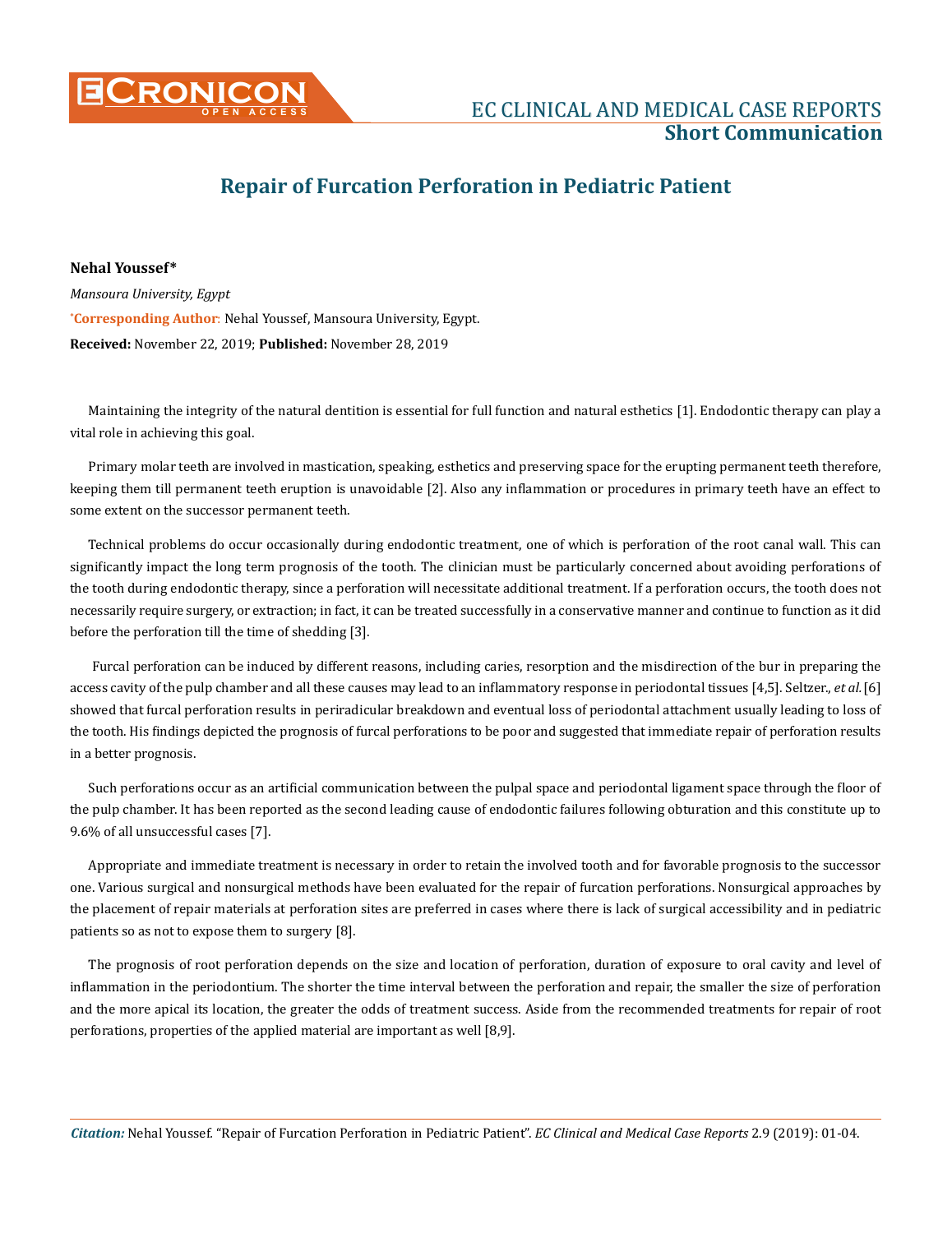Any delay in repairing results in the bacterial contamination of the perforation site which consequently leads to the gingival downgrowth of the epithelium into the perforation area, inflammation, bone resorption, necrosis and eventual loss of the toothand this affects the successor tooth [9,10].

Ideally, the material used for sealing of root perforations should be atoxic, non- resorbable, radiopaque and bacteriostatic and should have good sealability [11]. Also, it should have an osteogenic inductive capacity and biocompatibility [12].

Considering these characteristics and prerequisites, the use and/or effect of different materials for sealing of root perforations has beeninvestigated [4-13].

 Today, most preferred furcal perforation sealers are bioactive materials like Mineral Trioxide Aggregate (MTA), it is non-resorbable, anti-bacterial, osteoconductive, radio-opaque and biocompatible. Principle components of MTA are tricalcium silicate, tricalcium aluminate, tricalcium oxide, silicate oxide, mineral oxide, bismuth oxide [14,15], its sealing ability has been shown to be superior to amalgam, zinc-oxide eugenol, resin modified GIC and resin materials. Also cytotoxicity of MTA has been found to be less than Super Ethoxy Benzoic Acid [16].

It is derived from Portland cement and has been implemented successfully in the repair of lateral root and furcal perforations, apexogenesis and as a vital pulp capping agent [11-17]. MTA has many properties as inducing hard tissue formation adjacent to pulp, low toxicity, antibacterial effect and inducing cementogenesis [18,19].

Despite its many advantages, MTA has some drawbacks such as a long setting time (around 24 hours), less film thickness and flow, less compressive and flexure strength, non-bonding to enamel and dentin and discoloration of teeth. So, efforts have been made to overcome these shortcomings [3].

A new calcium silicate based bioactive restorative cement has been developed, put on the market under the name of "BIODENTINE<sup>TM</sup>". The main component of the powder is a tricalcium silicate, with the addition of calcium carbonate (CaCO<sub>3</sub>) and zirconium oxide (ZrO<sub>2</sub>). The liquid is a solution of calcium chloride  $\sf (CaCl_2)$  with a water reducing agent. Advantages of this material are chemico-mechanical bonding with tooth and the composite, high compressive and flexure strength [20].

Biodentine™, with its improved physical properties and shorter setting time (12-min), can be used as a dentine substitute in several clinical indications. It has emerged as a reliable bioactive material with various applications in Endodontics [21,22].

Firla [23] claimed that during the setting phase of Biodentine, calcium hydroxide ions are released from the cement. This results in a pH of about 12.5 and a basification of the surroundings. This high pH inhibits the growth of microorganisms and can disinfect the dentine.

Also, Biodentine™ can induce the synthesis of a dentin-like matrix by human odontoblast-like cells in the form of mineralization nodules that have the molecular characteristics of dentine [24]. Additionally, the Electron Microscope analysis has previously shown that this mineralized material was a specific deposition, which had the same mineral and organic composition of dentine. This can also stimulate cells growth and induce Hydroxyapatites (HA) formation on the surface of the material when exposed to the simulated body fluid [25]. HA have been shown to induce bone formation, growth and maintenance at the bone-material interface [26,27]. This is of prime importance during the process of healing as Silica can induce the mineralization function of cells by affecting cell proliferation and genes expression [28,29]. So, this new bioactive material Biodentine is taken as a one of the furcation perforation sealer in comparison with MTA [23].

Today, there is no reason to believe that the tooth will be lost prematurely because of the furcation perforation.

## **Bibliography**

1. [American association of endodontists "Glossary of endodontic terms". 7th ed. Chicago, IL 2003](https://www.aae.org/specialty/clinical-resources/glossary-endodontic-terms/)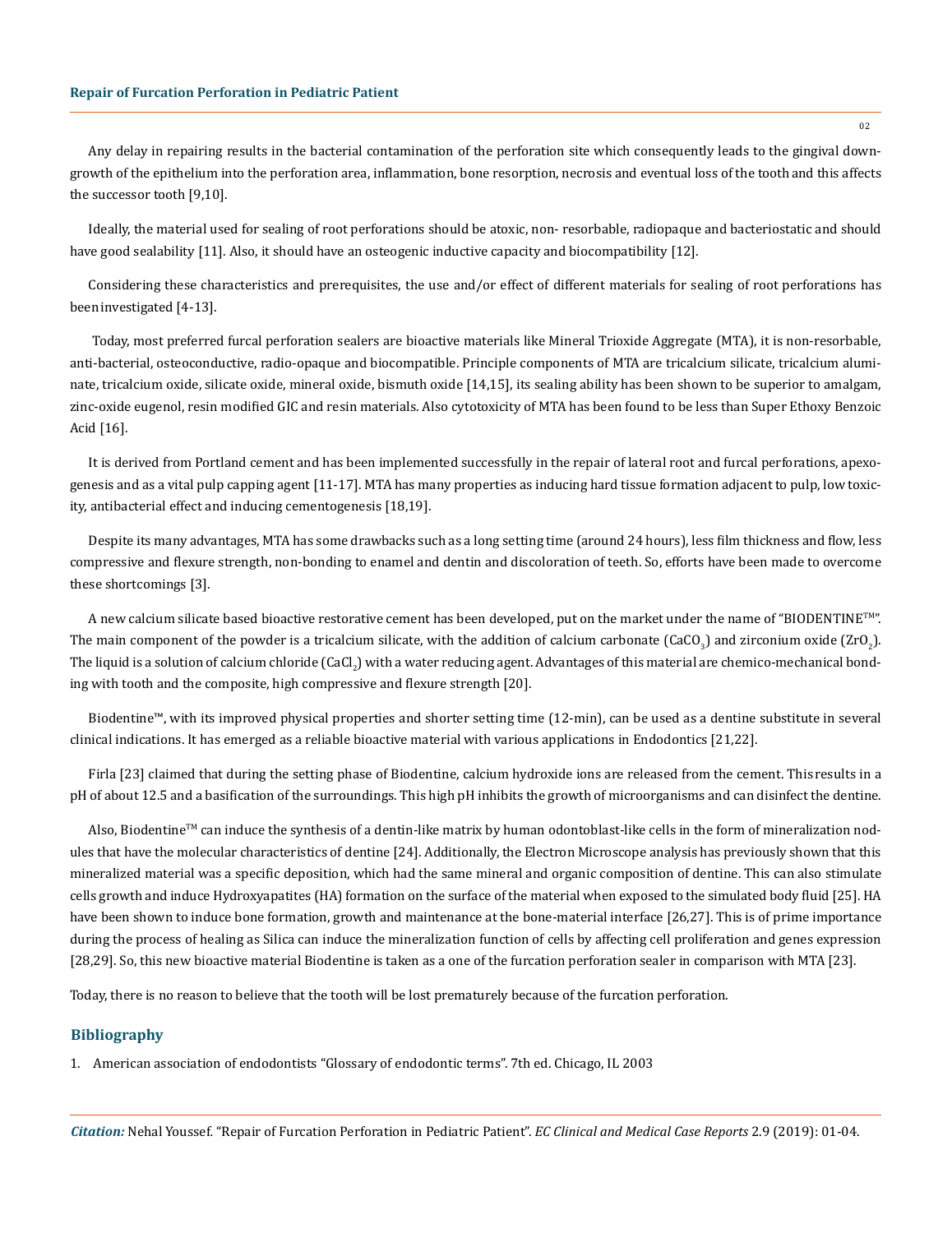- 2. Fuks AB. "Pulp therapy for the primary dentition". In: Pinkham JR, Ca samassimo, Field jr, editors. Pediatric dentistry infancy through adolescence.4th ed. Elsevier: Saunders (2005): 379– 380.
- 3. Sanghvi T., *et al*. Comparative analysis of sealing ability of Biodentine and Calcium Phosphate cement against Mineral Trioxide Aggregate as a furcal perforation repair material (an in vitro study) NJIRM 4.3 (2013): 56-60.
- 4. [Ferris DM and Baumgartner JC. "Perforation repair comparing two types of mineral trioxide aggregate".](https://www.jendodon.com/article/S0099-2399(05)60207-5/abstract) *Journal of Endodontics* 30 [\(2004\): 422–424.](https://www.jendodon.com/article/S0099-2399(05)60207-5/abstract)
- 5. Imura N., *et al*[. "Sealing ability of composite resin placed over calcium hydroxide and calcium sulphate plugs in the repair of furcation](https://www.ncbi.nlm.nih.gov/pubmed/9868932) [perforations in mandibular molars: a study in vitro".](https://www.ncbi.nlm.nih.gov/pubmed/9868932) *International Endodontic Journal* 31 (1998): 79–84.
- 6. Seltzer S., *et al*[. "Periodontal effects of root perforations before and during endodontic procedures".](https://www.ncbi.nlm.nih.gov/pubmed/4984781) *Journal of Dental Research* 49.2 [\(1970\): 332-339.](https://www.ncbi.nlm.nih.gov/pubmed/4984781)
- 7. [Ingle JI. "A standardized endodontic technique utilizing newly designed instruments and filling materials".](https://www.oooojournal.net/article/0030-4220(61)90477-7/abstract) *Oral Surgery, Oral Medicine, Oral Pathology* [14 \(1961\): 83–91.](https://www.oooojournal.net/article/0030-4220(61)90477-7/abstract)
- 8. [Tsesis I and Fuss Z. "Diagnosis and treatment of accidental root perforations".](https://onlinelibrary.wiley.com/doi/abs/10.1111/j.1601-1546.2006.00213.x) *Endodontic Topics* 13 (2006): 95–107.
- 9. Ruddle CJ. "Nonsurgical endodontic retreatment". In: Cohen, Burns RC, editors.Pathways of the pulp. 8th ed. St Louis: Mosby Co. (2002): 917.
- 10. Hamad HA., *et al*[. "Furcation perforation repair comparing gray and white MTA: a dye extraction study".](https://www.ncbi.nlm.nih.gov/pubmed/16554207) *Journal of Endodontics* 32 [\(2006\): 337–340.](https://www.ncbi.nlm.nih.gov/pubmed/16554207)
- 11. Nakata TT., *et al*[. "Perforations repair comparing MTA and amalgam using anaerobic bacterial leakage model".](https://suffolkrootcanal.co.uk/wp-content/uploads/2015/04/Perforation-repair-comparing-MTA-and-amalgam-using-an-anaerobic-bacterial-leakage-model-Nakata-Baumgartner-1998.pdf) *Journal of Endodontics* [24 \(1998\): 184-186.](https://suffolkrootcanal.co.uk/wp-content/uploads/2015/04/Perforation-repair-comparing-MTA-and-amalgam-using-an-anaerobic-bacterial-leakage-model-Nakata-Baumgartner-1998.pdf)
- 12. Sluyk SR., *et al*[. "Evaluation of setting properties and retention characteristics of MTA when used as furcation perforation repair mate](https://www.ncbi.nlm.nih.gov/pubmed/9855831)rial". *[Journal of Endodontics](https://www.ncbi.nlm.nih.gov/pubmed/9855831)* 24 (1998): 768-771.
- 13. Juárez Broon N., *et al*[. "Healing of root perforations treated with Mineral Trioxide Aggregate \(MTA\) and Portland cement".](https://www.ncbi.nlm.nih.gov/pmc/articles/PMC4327219/) *Journal of [Applied Oral Science](https://www.ncbi.nlm.nih.gov/pmc/articles/PMC4327219/)* 14 (2006): 305-311.
- 14. [Hashem AAR and Hassanien EE". Pro-Root MTA, MTA-Angelus and IRM Used to Repair Large Furcation Perforations:Sealabilty Study".](https://www.ncbi.nlm.nih.gov/pubmed/18155494) *[Journal of Endodontics](https://www.ncbi.nlm.nih.gov/pubmed/18155494)* 34 (2008): 59-61.
- 15. Torabinejad M., *et al*[. "Physical and chemical properties of a new root end filling material".](https://www.ncbi.nlm.nih.gov/pubmed/7499973) *Journal of Endodontics* 21 (1995): 349-353.
- 16. Torabinejad M., *et al*[. "Sealing ability of a mineral trioxide aggregate when used as a root end filling material".](https://www.ncbi.nlm.nih.gov/pubmed/8151252) *Journal of Endodontics* [19 \(1993\): 591–595.](https://www.ncbi.nlm.nih.gov/pubmed/8151252)
- 17. Srinivasan V., *et al*[. "Mineral trioxide aggregate in paediatric dentistry".](https://www.ncbi.nlm.nih.gov/pubmed/19120508) *International Journal of Paediatric Dentistry* 19 (2009): 34–47.
- 18. Oliveira MG., *et al*[. "Comparative chemical study of MTA and Portland cements".](https://www.ncbi.nlm.nih.gov/pubmed/17639192) *Brazilian Dental Journal* 18.1 (2007): 3–7.
- 19. Asgary S., *et al*[. "Sealing Ability of Three Commercial Mineral Trioxide Aggregates and an Experimental Root-End Filling Material".](https://www.ncbi.nlm.nih.gov/pmc/articles/PMC3895881/) *JEJ* [1 \(2006\): 101–105.](https://www.ncbi.nlm.nih.gov/pmc/articles/PMC3895881/)

*Citation:* Nehal Youssef*.* "Repair of Furcation Perforation in Pediatric Patient". *EC Clinical and Medical Case Reports* 2.9 (2019): 01-04.